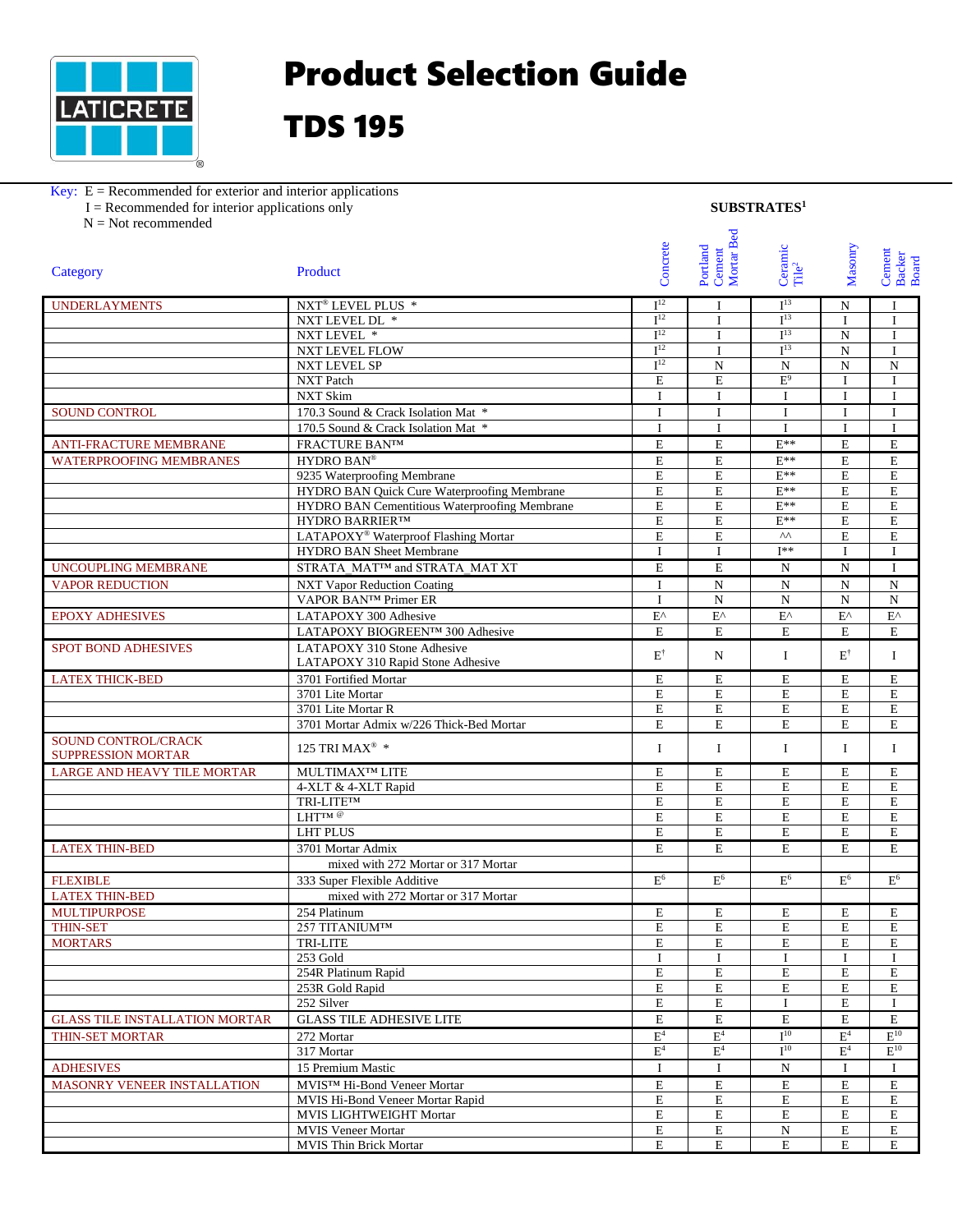|                                                  |                                                      |                                    | Exterior Glue        |                                          |                     |                         |                   |                  |
|--------------------------------------------------|------------------------------------------------------|------------------------------------|----------------------|------------------------------------------|---------------------|-------------------------|-------------------|------------------|
|                                                  |                                                      |                                    |                      |                                          |                     |                         |                   |                  |
|                                                  |                                                      | $\mbox{{\sc Toranzo}}^2$<br>Cement | Plywood <sup>3</sup> | ${\bf Resilient} \atop {\bf Flooring}^2$ | Wallboard<br>Gypsum | Hi-Pressure<br>Laminate |                   | Data Sheet #     |
| Category                                         | Product                                              |                                    |                      |                                          |                     |                         | Steel             |                  |
| <b>UNDERLAYMENTS</b>                             | NXT® LEVEL PLUS *                                    | I <sup>12</sup>                    | I                    | I <sup>12</sup>                          | N                   | N                       | N                 | 505.0            |
|                                                  | NXT LEVEL DL *                                       | I <sup>12</sup>                    | I <sup>11</sup>      | I <sup>12</sup>                          | ${\bf N}$           | $\mathbf N$             | ${\bf N}$         | 029.2            |
|                                                  | NXT LEVEL *                                          | I <sup>12</sup>                    | I <sup>11</sup>      | I <sup>12</sup>                          | ${\bf N}$           | ${\bf N}$               | ${\bf N}$         | 504.0            |
|                                                  | NXT LEVEL FLOW *                                     | I <sup>12</sup>                    | I <sup>11</sup>      | I <sup>12</sup>                          | ${\bf N}$           | ${\bf N}$               | ${\bf N}$         | 36623.0          |
|                                                  | NXT LEVEL SP *                                       | N                                  | N                    | N                                        | ${\bf N}$           | ${\bf N}$               | ${\bf N}$         | 35069.0          |
|                                                  | NXT Patch                                            | $E^9$                              | $\bf{I}$             | Ι.                                       | ${\bf N}$           | ${\bf N}$               | ${\bf N}$         | 501.0            |
|                                                  | NXT Skim                                             | $\mathbf I$                        | $\mathbf I$          | I <sup>15</sup>                          | ${\bf N}$           | ${\bf N}$               | ${\bf N}$         | 506.0            |
| <b>SOUND CONTROL</b>                             | 170.3 Sound & Crack Isolation Mat *                  | $\mathbf I$                        | $\mathbf I$          | ${\bf N}$                                | N                   | ${\bf N}$               | ${\bf N}$         | 170.0            |
|                                                  | 170.5 Sound & Crack Isolation Mat *                  | $\mathbf{I}$                       | $\mathbf I$          | $\mathbf N$                              | N                   | $\mathbf N$             | ${\bf N}$         | 35615.0          |
| <b>ANTI-FRACTURE</b>                             | FRACTURE BANTM                                       | $\mathbf E$                        | $\mathbf{I}$         | ${\bf N}$                                | ${\bf N}$           | ${\bf N}$               | ${\bf N}$         | 195.0            |
| <b>WATERPROOFING MEMBRANES</b>                   | HYDRO BAN®                                           | $E^{**}$                           | $\bf{I}$             | ${\bf N}$                                | $\mathbf I$         | ${\bf N}$               | ${\bf N}$         | 663.0            |
|                                                  | 9235 Waterproofing Membrane                          | $E^{**}$                           | I                    | ${\bf N}$                                | <b>I</b>            | ${\bf N}$               | ${\bf N}$         | 236.0            |
|                                                  | HYDRO BAN Quick Cure Waterproofing Membrane          | $E^{**}$                           | $\mathbf{I}$         | ${\bf N}$                                | $\mathbf{I}$        | ${\bf N}$               | ${\bf N}$         | 670.4            |
|                                                  | <b>HYDRO BAN Cementitious Waterproofing Membrane</b> | $E^{**}$                           | I                    | ${\bf N}$                                | $\mathbf I$         | $\mathbf N$             | ${\bf N}$         | 386.2            |
|                                                  | <b>HYDRO BARRIER™</b>                                | $E^{**}$                           | $\mathbf{I}$         | ${\bf N}$                                | $\mathbf I$         | ${\bf N}$               | N                 | 105.0            |
|                                                  | LATAPOXY® Waterproof Flashing Mortar                 | $\Lambda\Lambda$                   | $\wedge\wedge$       | $\wedge\wedge$                           | $\wedge\wedge$      | $\wedge\wedge$          | $\wedge\wedge$    | 682.0            |
|                                                  | <b>HYDRO BAN Sheet Membrane</b>                      | I                                  | I                    | N                                        | <b>I</b>            | N                       | N                 | 041.0            |
| <b>UNCOUPLING MEMBRANE</b>                       | STRATA MAT™ and STRATA MAT XT                        | $\bf{I}$                           | I <sup>14</sup>      | $\mathbf I$                              | N                   | ${\bf N}$               | ${\bf N}$         | 026.0            |
| VAPOR REDUCTION MEMBRANE                         | <b>NXT Vapor Reduction Coating</b>                   | $\mathbf N$                        | ${\bf N}$            | ${\bf N}$                                | N                   | N                       | ${\bf N}$         | 507.0            |
|                                                  | VAPOR BAN™ Primer ER                                 | N                                  | ${\bf N}$            | ${\bf N}$                                | N                   | ${\bf N}$               | ${\bf N}$         | 35222.0          |
| <b>EPOXY ADHESIVES</b>                           | LATAPOXY 300 Adhesive                                | $\mathbf E$                        | $\bf{I}$             | $\mathbf I$                              | $\bf{I}$            | $\mathbf I$             | $\mathbf E$       | 633.0            |
|                                                  | LATAPOXY BIOGREEN™ 300 Adhesive                      | E                                  | $\bf{I}$             | I                                        | $\mathbf I$         | I                       | $\mathbf E$       | 023.0            |
| <b>SPOT BOND ADHESIVES</b>                       | LATAPOXY 310 Stone Adhesive & LATAPOXY 310           |                                    |                      |                                          |                     |                         |                   |                  |
|                                                  | Rapid Stone Adhesive                                 | N                                  | Ι.                   | N                                        | N                   | N                       | ${\rm I}^\dagger$ | 679.0 &<br>679.3 |
| <b>LATEX THICK-BED</b>                           | 3701 Fortified Mortar                                | E                                  | $I^5$                | I <sup>5</sup>                           | $I^5$               | $I^5$                   | I <sup>5</sup>    | 100.0            |
|                                                  | 3701 Lite Mortar                                     | E                                  | $I^5$                | ${\rm I}^5$                              | $I^5$               | I <sup>5</sup>          | $\mathbf{I}^5$    | 36590.0          |
|                                                  | 3701 Lite Mortar R                                   | E                                  | I <sup>5</sup>       | I <sup>5</sup>                           | I <sup>5</sup>      | I <sup>5</sup>          | I <sup>5</sup>    | 36603.0          |
|                                                  | 3701 Mortar Admix w/226 Thick-Bed Mortar             | E                                  | $I^5$                | I <sup>5</sup>                           | I <sup>5</sup>      | $I^5$                   | I <sup>5</sup>    | 231.0            |
| SOUND CONTROL/CRACK<br><b>SUPPRESSION MORTAR</b> | 125 TRI MAX® *                                       | Ι                                  | Ι.                   | $\mathbf N$                              | N                   | N                       | N                 | 204.0            |
| <b>LARGE &amp; HEAVY TILE MORTAR</b>             | MULTIMAX <sup>TM</sup> LITE                          | E                                  | Ι.                   | N                                        | $\bf{I}$            | $\bf{I}$                | N                 | 328.0            |
|                                                  | 4-XLT & 4-XLT Rapid                                  | N                                  | Ι.                   | $\mathbf N$                              | Ι.                  | N                       | N                 | 080.0 &<br>081.0 |
|                                                  | TRI-LITETM                                           | E                                  | Ι.                   | N                                        | $\mathbf I$         | N                       | N                 | 320.0            |
|                                                  | LHT <sup>IM @</sup>                                  | E                                  | I                    | I                                        | N                   | ${\bf N}$               | $\mathbf N$       | 180.0            |
|                                                  | <b>LHT PLUS</b>                                      | E                                  | I                    | I                                        | ${\bf N}$           | $\mathbf N$             | ${\bf N}$         | 109.0            |
| <b>LATEX THIN-BED</b>                            | 3701 Mortar Admix                                    | E                                  | N                    | $\mathbf N$                              | $\mathbf I$         | N                       | N                 | 231.0            |
|                                                  | mixed with 272 Mortar or 317 Mortar                  |                                    |                      |                                          |                     |                         |                   | 259.0, 317.0     |
| <b>FLEXIBLE</b>                                  | 333 Flexible Additive                                | E <sup>6</sup>                     | I                    | I                                        | I                   | I                       | ${\bf N}$         | 266.0            |
| <b>LATEX THIN-BED</b>                            | mixed with 272 Mortar or 317 Mortar                  |                                    |                      |                                          |                     |                         |                   | 259.0, 317.0     |
| <b>MULTIPURPOSE</b>                              | 254 Platinum                                         | E                                  | $\mathbf{I}$         | Ι.                                       | $\mathbf I$         | <b>I</b>                | N                 | 677.0            |
| <b>THIN-SET</b>                                  | 257 TITANIUM™                                        | E                                  | I                    | ${\bf N}$                                | $\mathbf I$         | N                       | ${\bf N}$         | 292.0            |
| <b>MORTARS</b>                                   | TRI-LITETM                                           | E                                  | I                    | ${\bf N}$                                | <b>I</b>            | N                       | ${\bf N}$         | 320.0            |
|                                                  | 253 Gold                                             | Ε                                  | Ι.                   | I                                        | <b>I</b>            | I                       | ${\bf N}$         | 296.0            |
|                                                  | 254R Platinum Rapid                                  | E                                  | T                    | I                                        | $\;$ I              | I                       | ${\bf N}$         | 729.0            |
|                                                  | 253R Gold Rapid                                      | E                                  | I                    | I                                        | I                   | I                       | ${\bf N}$         | 296.3            |
|                                                  | 252 Silver                                           | $\mathbf{I}$                       | I                    | N                                        | $\mathbf I$         | $\mathbf N$             | ${\bf N}$         | 676.0            |
| <b>GLASS TILE INSTALLATION</b><br><b>MORTAR</b>  | <b>GLASS TILE ADHESIVE LITE</b>                      | E                                  | Ι.                   | N                                        | $\bf{I}$            | N                       | N                 | 36628.0          |
| <b>THIN-SET MORTAR</b>                           | 272 Mortar                                           | $I^{10}$                           | $I^8$                | ${\rm I}^8$                              | <b>I</b>            | $I^8$                   | N                 | 259.0            |
|                                                  | 317 Mortar                                           | $I^{10}$                           | $I^8$                | $I^8$                                    | $\bf{I}$            | $I^8$                   | N                 | 317.0            |
| <b>ADHESIVES</b>                                 | 15 Premium Mastic                                    | N                                  | Ι.                   | N                                        | <b>I</b>            | N                       | N                 | 286.0            |
| MASONRY VENEER INSTALLATION<br><b>SYSTEM</b>     | MVIS™ Hi-Bond Veneer Mortar                          | E                                  | Ι.                   | N                                        | $\bf{I}$            | N                       | N                 | 246.0            |
|                                                  | MVIS Hi-Bond Veneer Mortar Rapid                     | E                                  | <b>I</b>             | N                                        | N                   | N                       | N                 | 247.0            |
|                                                  | MVIS LIGHTWEIGHT Mortar                              | $\mathbf N$                        | I                    | ${\bf N}$                                | ${\bf N}$           | ${\bf N}$               | ${\bf N}$         | 060.1            |
|                                                  | <b>MVIS Veneer Mortar</b>                            | N                                  | N                    | ${\bf N}$                                | ${\bf N}$           | ${\bf N}$               | ${\bf N}$         | 060.0            |
|                                                  | <b>MVIS Thin Brick Mortar</b>                        | N                                  | Ι.                   | N                                        | N                   | N                       | N                 | 248.0            |

<sup>1</sup> Structurally sound, clean, free of dust, laitance, dirt, oil, grease, wax, sealers and curing compounds; floor systems over which tile or stone will be installed shall be in conformance with the International Residential Code (IRC) for residential applications, the International Building Code (IBC) for commercial applications, or applicable building codes; concrete must be 28 days old w/ 7 day damp cure unless using 3701 Latex Thin-Set Mortars or 254 Platinum..